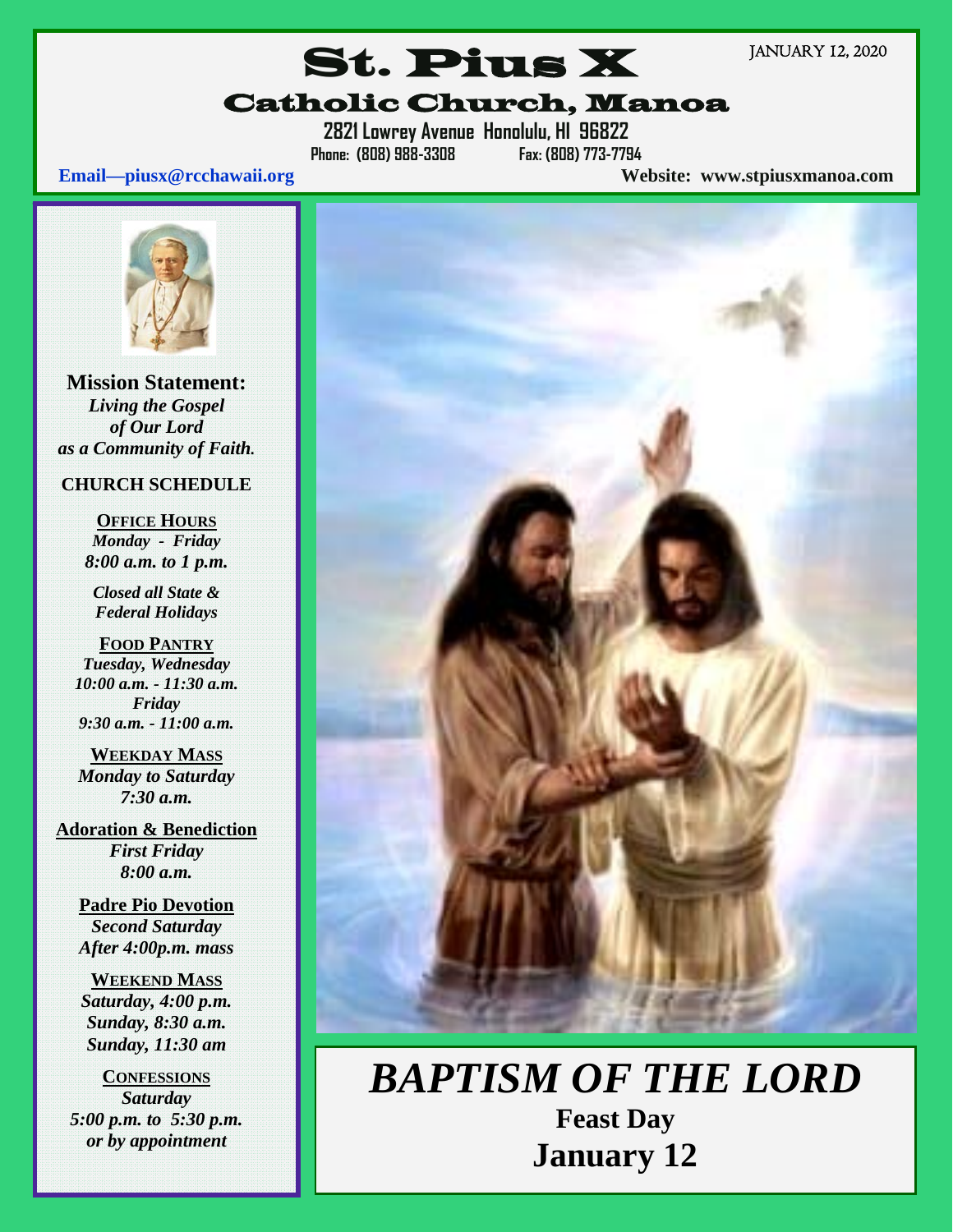# PAGE 2 ST. PIUS X CATHOLIC CHURCH, MANOA JANUARY 12, 2020



 *Upcoming Events*  JAN 13 - 19, 2020

**13TH - MONDAY**  6:00 AM Outreach - Hall/Kitchen **7:30** AM **MASS - Church**  10:00 am Bible Study - Church Cry Rm 5:30 PM Hula - Hall

**14th- TUESDAY 7:30 AM MASS – Church**  9:00 AM Outreach - Hall 5:00 PM Bell Choir - Church

**15th - WEDNESDAY 7:30 AM MASS - Church**  9:00 AM Outreach - Hall 10:00 AM Food Pantry—Hall

**16th - THURSDAY**  6:00 AM Outreach Hall/Kitchen **7:30 AM MASS - Church**  9:00 AM Outreach Sandwich Makers - Hall / Kitchen 9:00 AM Hawaiian Quilting Club - Hall

**17th - FRIDAY**  6:00 AM Outreach - Hall / Kitchen **7:30 AM MASS - Church**  10:00 AM Food Pantry - Hall

**18st - SATURDAY 7:10 AM Rosary - Church 7:30 AM MASS - Church** 

8:00 AM Church Cleaning - Church 1:00 PM - Choir Practice - Church **4:00 PM MASS - Church**  5:00 PM Confessions - Church

**19th - SUNDAY 8:30 AM MASS - Church 11:30 AM Charismatic Mass - Church**



Pastor's Corner Fr. Thomas Joseph, PHD

İ

My dear Parishioners & Friends!

 It is over five months since I wrote to you. I had been on medical leave as you know. I am feeling better. It is largely due to your prayers and support. Let me record my heartfelt thanks to all of you for that. I am still under treatment and so I need your prayers. I am grateful to Bishop Larry, Fr. Greg, Fr. Rico and Fr. Sebastian for taking care of the parish during my absence.

 Bishop Larry had given me medical leave till January 31. As I feel much better, with the permission of the Bishop, I am returning to full time work starting January 15.

We are trying to put together a Children's Choir. They will be animating the 4 pm mass on January 18. Let us give all our support and encouragement. I am grateful to Astrid Gladys for organizing the proposed children's choir. The parish leadership felt the need to involve the young people in our worship and activities. I fully endorse the effort.

With Prayers & Blessings! Fr. Thomas P Joseph

# **Sunday Reflection**  *The Baptism of the Lord*

*He shall bring forth justice to the nations*.

 Today marks the end of the Christmas season. The stories of Jesus' birth are over. Baptized by John and filled with Holy Spirit, Jesus is now ready to proclaim the good news. So let's take a quick look back at some of the events that have brought us to this point.

 We began Advent reading about how all the nations will stream to God's holy mountain. But after that, we read mostly about humble, everyday people: the elderly priest Zechariah; Joseph, a prayerful carpenter and his young wife, Mary; shepherds on a hillside. There's a short journey to Bethlehem, a simple birth, and a child in swaddling clothes. About the most glamorous event was a visit from some mysterious figures from the East.

So where are the "nations" that Isaiah prophesied?

 Today's feast offers an answer. Jesus isn't waiting for the world to come to him; he is going out to it. He will accept baptism and then go out and "bring forth justice to the nations". Filled with the Holy Spirit, he will travel all over Palestine and "open the eyes of the blind, bring out prisoners from confinement, and from the dungeon, those who live in darkness".

 Ever since the day of his baptism, Jesus has been going out into the world. First he did it himself. Then he sent Peter and Paul and the other apostles. And now he is sending you.

 But don't worry; he's not sending you out alone. You are part of the "world" that Jesus is going out to minster to. Today and every day, he comes to fill you with the same Spirit that filled him at his baptism. So place yourself in today's readings. You are God's child, and he is pleased with you. He is asking you to "bring forth justice" to the little corner of "the nations" where you live—and he is with you to help you do it.

> *"Here I am, Lord! Send me out to share your good news"*  (Taken from the Word Among Us)

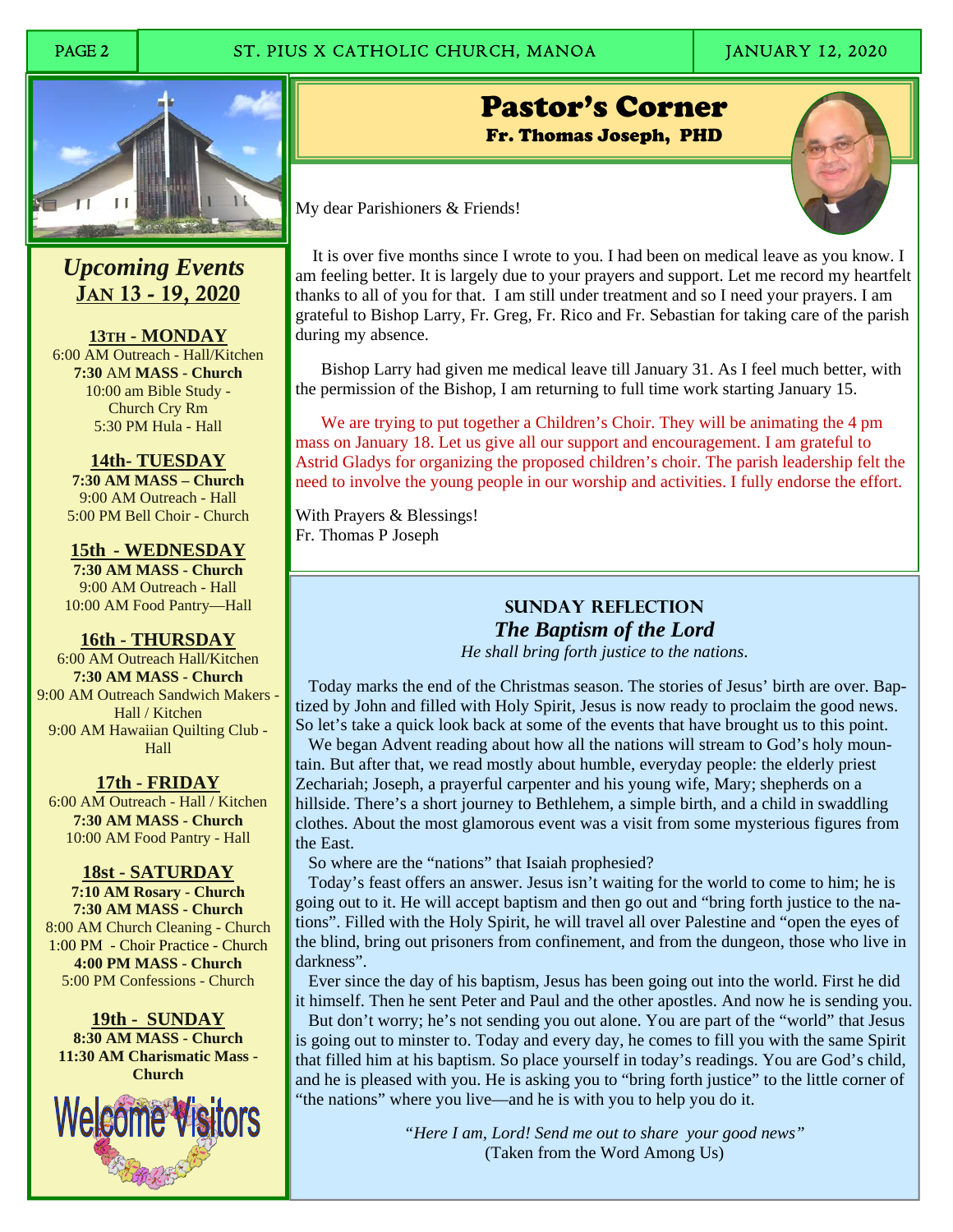### PAGE 3 ST. PIUS X CATHOLIC CHURCH, MANOA JANUARY 12, 2020

The Hawaii Diocese's Evangelization Task Force presents to you: EXCITARE RETREAT 6:30pm - 9:00pm Friday, January 24 and 7:30am - 8:00pm Saturday, January 25 (potluck dinner) Being held at St. Pius X Parish in Manoa



 Evangelization has been a consistent priority for Bishop Larry Silva. Now, this official group for the Diocese was formed to help prepare Hawaii Catholics to go and be "fishers of men".

 The group's first goal is to teach parishes how to evangelize, not preaching but witnessing to one's faith and helping people have an "encounter with the living God".



## **SUNDAY COLLECTION January 4 & 5, 2020**

| Total Collection\$       | 3,950.00 |
|--------------------------|----------|
| Building Fund \$         | 1.978.00 |
|                          | 84.00    |
| Hall Rental \$           | 100.00   |
| Hall Insurance \$        | 95.00    |
|                          | 50.00    |
| Initial Offering \$      | 431.00   |
| Christmas \$             | 75.00    |
|                          | 307.00   |
|                          | 4.00     |
| St. Vincent De Paul \$   | 35.00    |
|                          |          |
| $Total$ \$               | 7,109.00 |
| <b>Online Giving for</b> |          |
|                          |          |
|                          |          |





or more information call the Diocesan Respect Life Office at 808-203-6722



Readings for the Week

**Sunday, January 12**  *Baptism of the Lord* Isaiah 42:1-4, 6-7 Acts 10:34-38 Matthew 3:13-17

**Monday, January 13**  *Saint Hilary, Bishop and Doctor of the Church*  1 Samuel 1:1-8 Mark 1:14-20

**Tuesday, January 14**  1 Samuel 1:9-20 Mark 1:21-28

**Wednesday, January 15**  1 Samuel 3:1-10, 19-20 Mark 1:29-39

**Thursday, January 16**  1 Samuel 4:1-11 Mark 1:40-45

**Friday, January 17**  *Saint Anthony, Abbot* 1 Samuel 8:4-7, 10-22a Mark 2:1-12

**Saturday, January 18**  *Common of the Blessed Virgin Mary* 1 Samuel 9:1-4, 17-19; 10:1a Mark 2:13-17

**Sunday, January 19**  Isaiah 49:3, 5-6 1 Corinthians 1:1-3 John 1:29-34

# **MASS INTENTIONS**

The best way to remember our dear departed is by praying for them. And the best prayer we can offer is the Holy Sacrifice of the Mass. Masses can be offered for health and healing, in thanksgiving, for birthday blessings, etc. So I encourage you to walk into the parish office and register.

> A donation of \$10.00 per Mass is requested.

Please make checks payable to: *St Pius X Church*